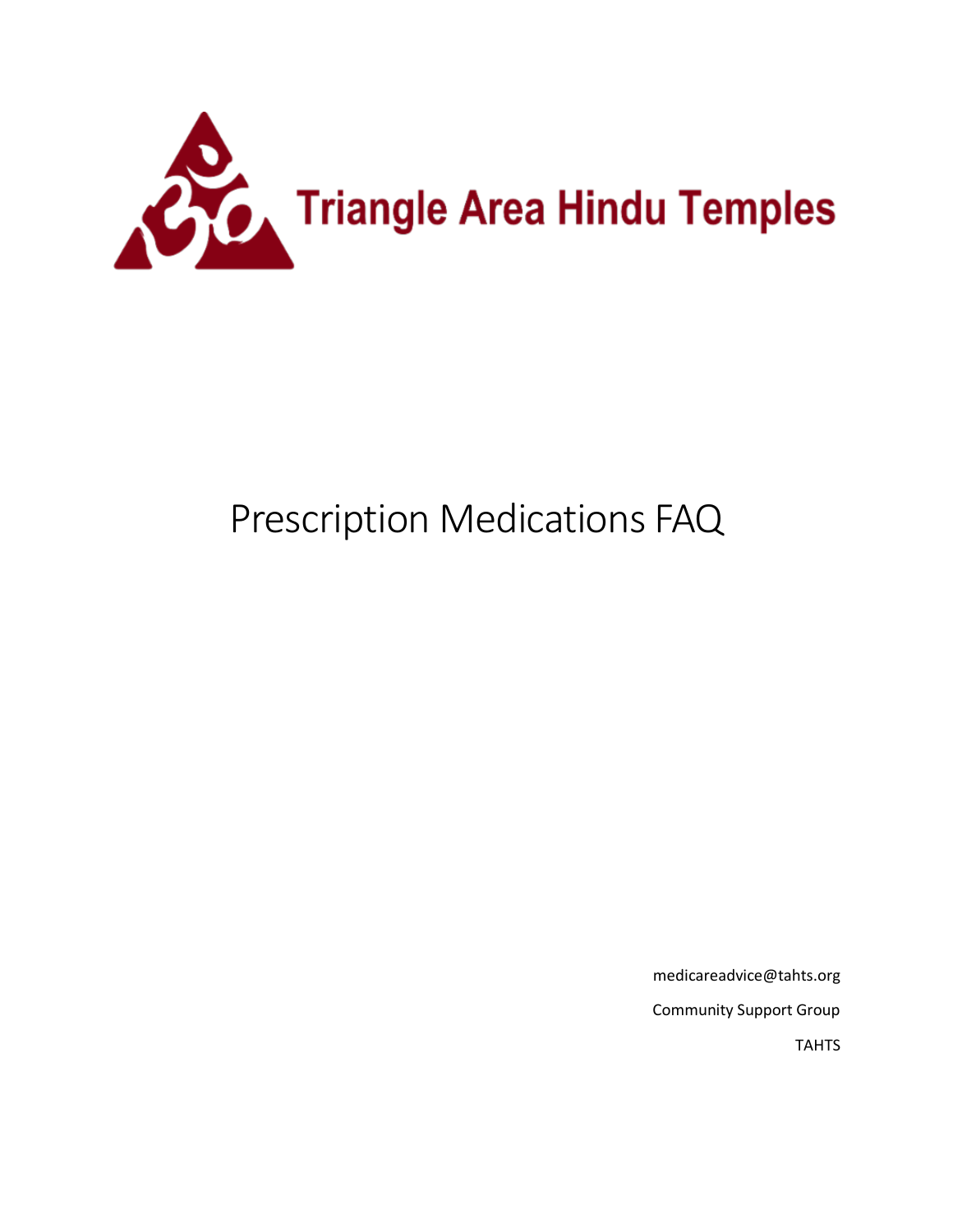If you have a specific need regarding your prescriptions and would like some advice, please contact [medicareadvice@tahts.org.](mailto:medicareadvice@tahts.org) We have access to certified SHIIP counselors and local pharmacists who speak in Hindi, Gujarati or English.

The purpose of this document is to provide answers to frequently asked questions (FAQ) as a way to guide seniors to acquire prescription medications when they currently do not possess adequate insurance to buy the medications. The reasons for this can be one of the following:

- 1. They are traveling to a new place where their insurance does not have coverage
- 2. They were newly prescribed a medication for which their current Medicare benefits does not cover the prescription
- 3. A senior who is visiting from abroad and do not have prescription coverage under their travel insurance.